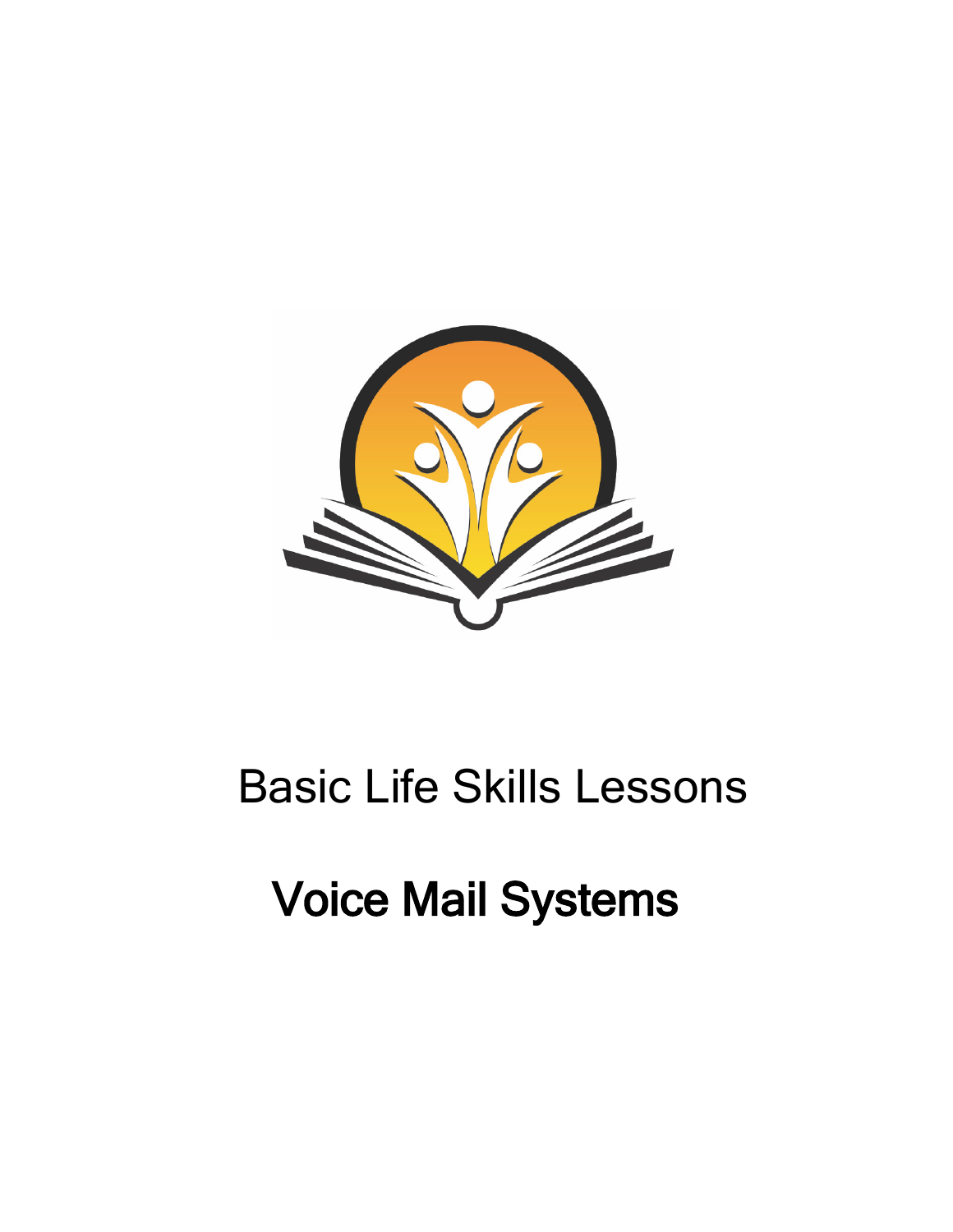

## **Voice Mail Systems**

## **Learning Objective:**

1) Understand when and how to leave a message, knowing what to include to ensure a call back

2) Know how to set-up an out-going message

3) Understand how to listen to your messages and also how to delete messages so that you can receive new messages

## **Materials:**

- 1) Voice mail template included in this lesson
- 2) Student's cell phone or home phone
- 3) Teacher's cell phone

## **NEW Vocabulary:**

telephone – teléfono message – mensaje voice mail- buzón de voz call back- regresar la llamada numbers 1-10 purpose-propósito name – nombre Who – Quien Why – Por qué What- Que When- Cuando

**LANGUAGE NOTE**: The following lesson is intended to be taught in Spanish for beginning English Language Learners. If your students have a more advanced language level, this same lesson can be taught using as much English as is appropriate.

**LESSON NOTE:** The student's phone system can be set in English or Spanish whichever is most appropriate for student's language level. Outgoing message can be recorded in both languages. Teacher could record out-going message in English and student could record same message in Spanish.

| <b>Time</b>       | <b>Procedure</b>                                                                                                                                                                                                                                                                                                                                                                      |  |  |
|-------------------|---------------------------------------------------------------------------------------------------------------------------------------------------------------------------------------------------------------------------------------------------------------------------------------------------------------------------------------------------------------------------------------|--|--|
| 5 Minutes         | <b>I. Give Pre-Assessment</b>                                                                                                                                                                                                                                                                                                                                                         |  |  |
| 5-10 Minutes      | II. Warm-up (in English or Spanish)<br>Begin the lesson by asking questions about student's voice mail system:<br>Have you ever left a message on a voice mail in English or Spanish?<br>Are you able to receive messages?<br>Do you know how to leave a message?<br>What are the things that you say when you leave a message?<br>Do you know how to check and delete your messages? |  |  |
| <b>10 Minutes</b> | III. Information needed before making a phone call<br>Ability to clearly state name and spell last name in English (hint for<br>teacher, write out phonetic pronunciation of student's spelling of last name)<br>Know phone number:<br>Have your phone number in hand, practice saying phone<br>number in English number by number.<br>Clarify purpose of the call.                   |  |  |
| 10-15 Minutes     | What is the best time to get back to me?<br>IV. Record out-going message and practice calling one another<br>to leave a message using the template below.                                                                                                                                                                                                                             |  |  |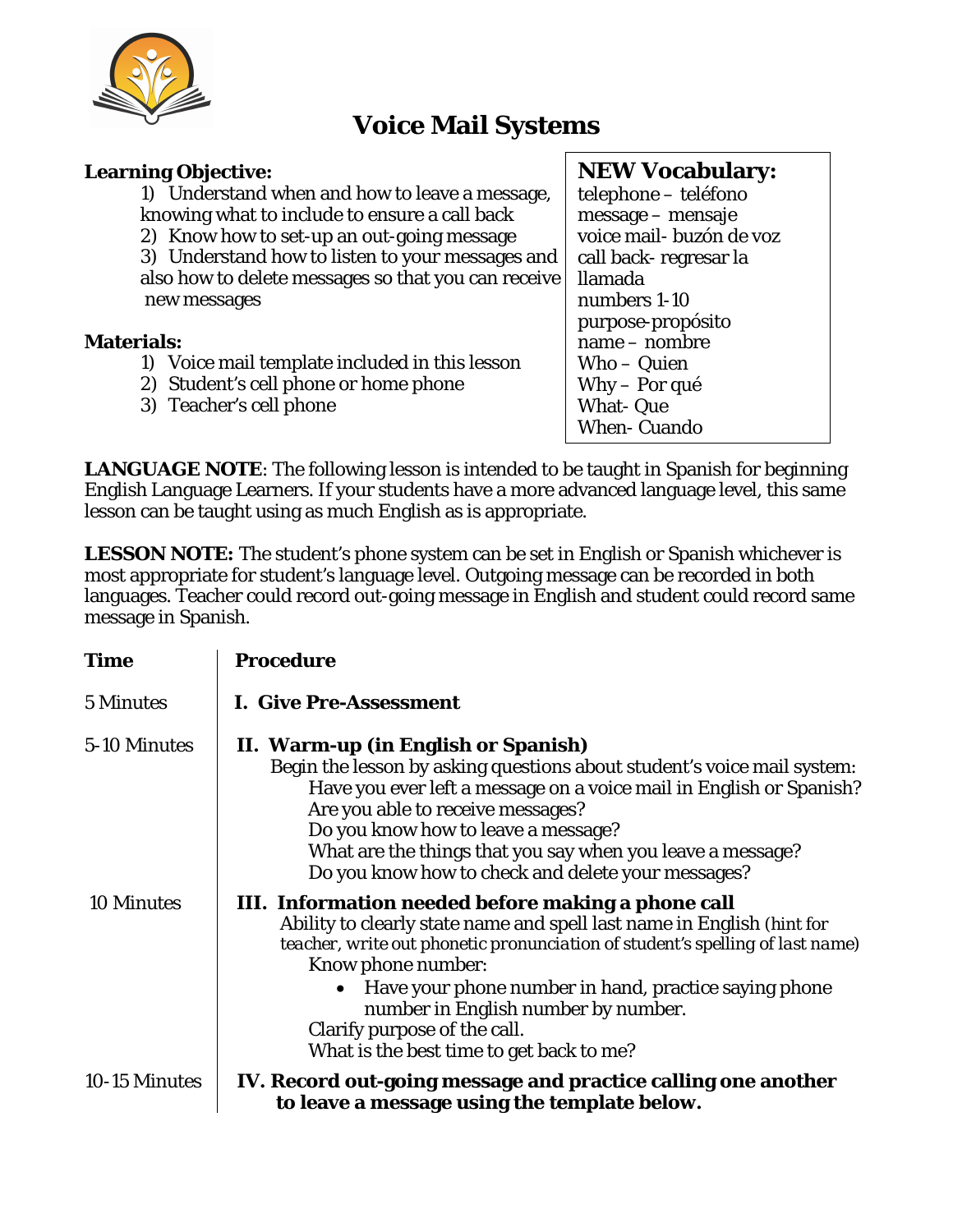Teacher and student record out-going message. Leave messages for one another and then practice listening to message. Practice deleting messages after listening to them. 10-15 Minutes **VI. Give Post-Assessment VII. Conduct Skills Assessment Below** Have the student call your office or cell phone to leave a voice mail message. Once complete, assess how they completed the task using the rubric below.

### **Enhancement Activities**

Students listen to recorded phone conversations and answer questions based on the dialogues.

## **Calling the Migrant Education Office**

Who is calling? Hi my name is **Why are you calling?** I would like English Classes **How can they reach you?** You can call me at (802)555-5555 **When can they call you back?** Any day after 5pm **How can they reach you?** You can call me at 802-555-5555

#### **Recording an Out-Going Message**

Hi, you have reached (student name) Blease leave a message with your name, number, reason you are calling, and the best time to return your call.

## **Skills Assessment Rubric**

|                                                                                                                             | 2                                                                                                                                                                                                             | 3                                                                                                                                                                                                                          | 4                                                                                                                                                                                         |
|-----------------------------------------------------------------------------------------------------------------------------|---------------------------------------------------------------------------------------------------------------------------------------------------------------------------------------------------------------|----------------------------------------------------------------------------------------------------------------------------------------------------------------------------------------------------------------------------|-------------------------------------------------------------------------------------------------------------------------------------------------------------------------------------------|
| <b>Student is</b><br>unable to leave<br>an<br>understandable<br>voice mail<br>message or<br>record an out-<br>going message | Students<br>message<br>contains all<br>the correct<br>information<br>but an<br><b>English</b><br>speaker<br>would not<br>understand.<br><b>Students</b><br>out-going<br>message is<br>recorded in<br>Spanish. | Students<br>message<br>contains all the<br>criteria in the<br>template and is<br>understandable<br>for an English<br>speaker.<br><b>Students out-</b><br>going message<br>is recorded in<br><b>Spanish and</b><br>English. | Students<br>message<br>contains all the<br>criteria in the<br>template and is<br>understandable<br>for an English<br>speaker and<br>the complete<br>voice mail<br>system is<br>understood |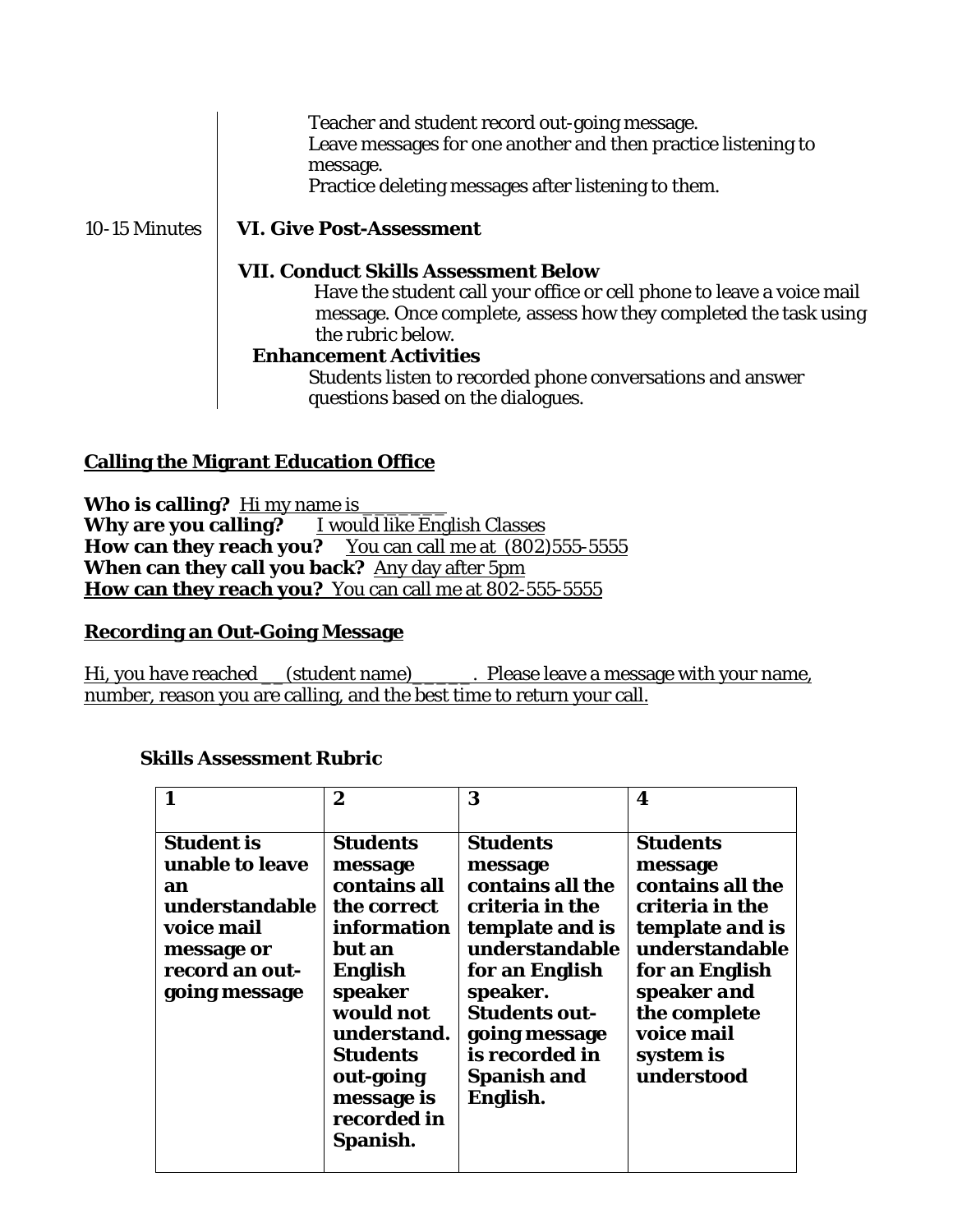| Leaving a Voicemail Message |
|-----------------------------|
| Pre-Assessment              |

| Date: |  |
|-------|--|
| Name: |  |

1. If you call someone and they don't answer the phone, what should you do?

- 2. Can someone return your call if you do not leave your phone number?
- 3. What are the most important things to remember when leaving a voicemail message?
- 4. Should you have all necessary information ready before you make a phone call?
- 5. Do you need to delete your messages in order to be able to receive more?

Circle the correct answer.

- a. Hang up the phone. Do not leave a message.
- b. Leave a complete message with your name, phone number, and a good time to return your call.
- c. Leave a message with just your name.
- d. Call back again and again until someone answers.

Yes No

- a. clearly stating your full name
- b. a phone number for calling you back
- c. best time to reach you
- d. all of the above

| Yes |                       | N <sub>o</sub> |
|-----|-----------------------|----------------|
| Yes |                       | N <sub>o</sub> |
|     | <b>Total Correct:</b> |                |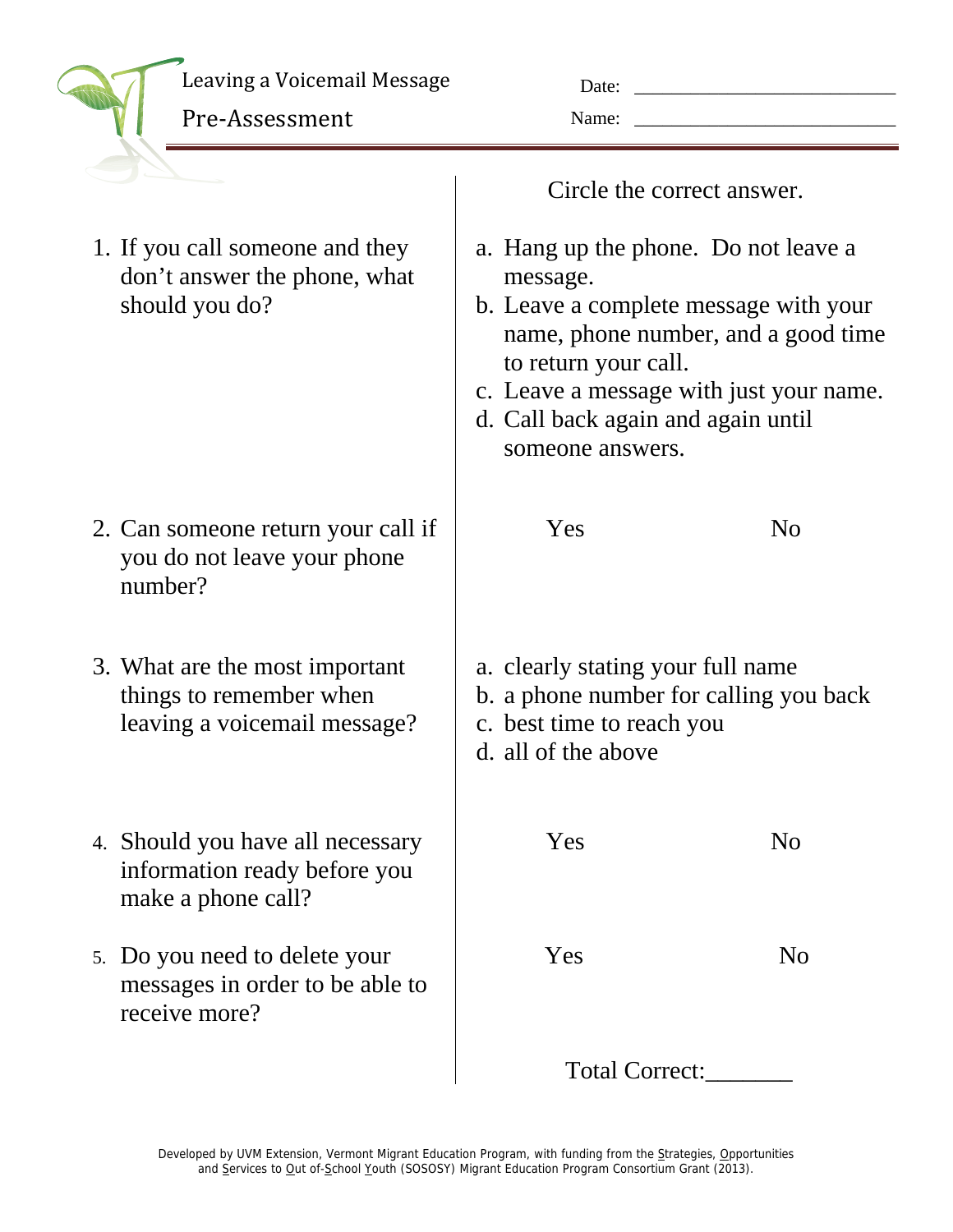| Dejando Un Mensaje de Voz<br>Pre-Evaluación                                                                | Fecha:<br>Nombre:                                                                                                                      |                                         |
|------------------------------------------------------------------------------------------------------------|----------------------------------------------------------------------------------------------------------------------------------------|-----------------------------------------|
|                                                                                                            | Circula la respuesta correcta.                                                                                                         |                                         |
| 1. Si llamas a alguien por teléfono<br>y no contesta, ¿qué puedes<br>hacer?                                | a. colgar y no dejar mensaje<br>c. dejar un mensaje solo con tu nombre<br>d. seguir llamando hasta que alguien<br>conteste             | b. dejar mensaje en Inglés o en Español |
| 2. ¿Te pueden llamar más tarde si<br>no dejas tu número telefónico?                                        | Sí                                                                                                                                     | N <sub>o</sub>                          |
| 3. ¿Qué es importante que<br>recuerdes cuando dejas un<br>mensaje de voz?                                  | b. dejar un número telefónico para que<br>te regresen la llamada<br>c. decir la mejor hora para localizarte<br>d. todos los anteriores | a. decir claramente tu nombre completo  |
| 4. ¿Es importante tener a la mano<br>toda la información que<br>necesitarás antes de hacer una<br>llamada? | Sí                                                                                                                                     | N <sub>o</sub>                          |
| 5. $i$ Se necesitan borrar mensajes<br>para poder recibir más?                                             | Sí                                                                                                                                     | N <sub>o</sub>                          |

Total de Aciertos:\_\_\_\_\_\_\_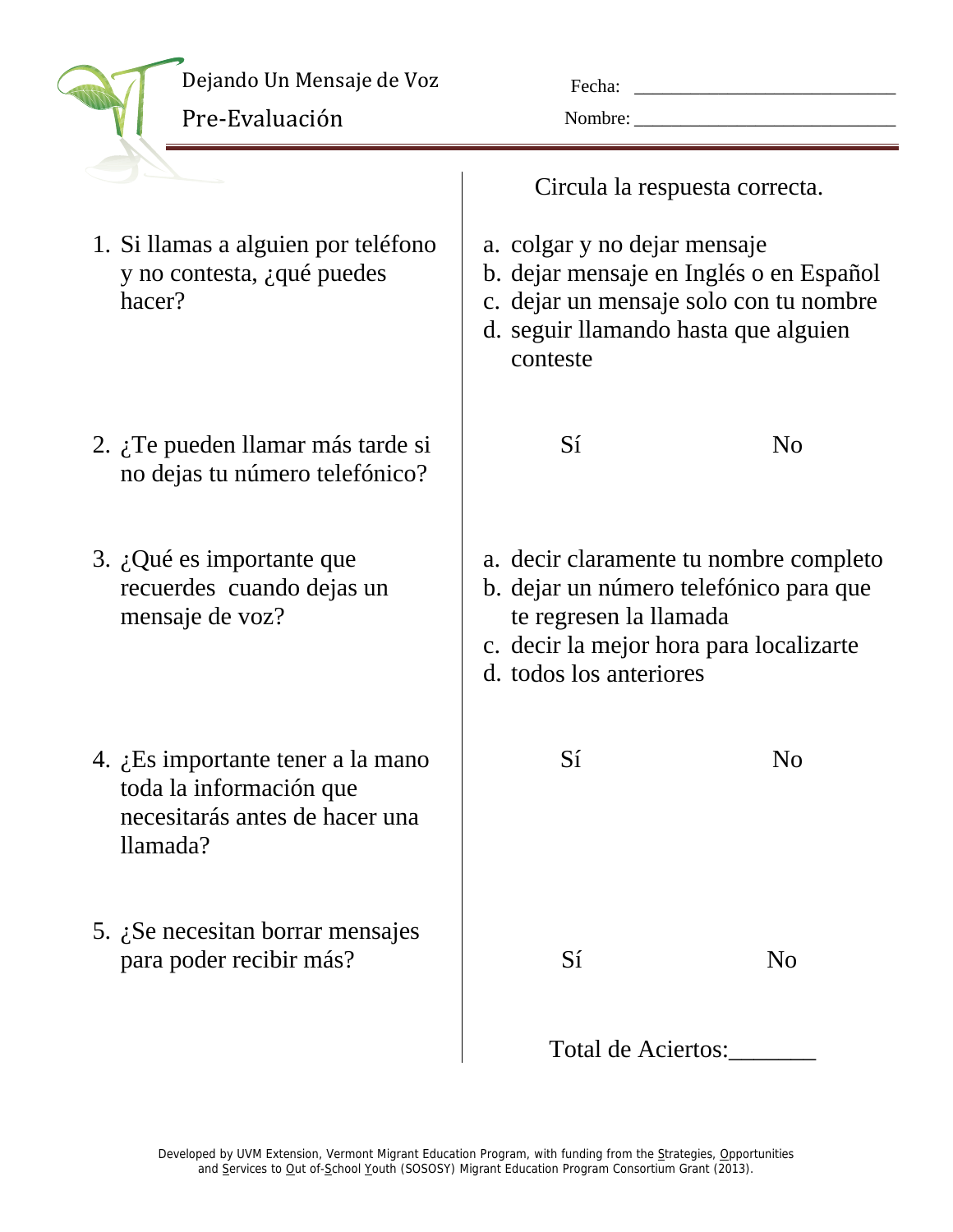| Leaving a Voicemail Message |  |
|-----------------------------|--|

Post‐Assessment 

| Date: |  |
|-------|--|
| Name: |  |

|                                                                                            | Circle the correct answer.                                                                                                                                                                                                                                    |                |
|--------------------------------------------------------------------------------------------|---------------------------------------------------------------------------------------------------------------------------------------------------------------------------------------------------------------------------------------------------------------|----------------|
| 1. If you call someone and they<br>don't answer the phone, what<br>should you do?          | a. Hang up the phone. Do not leave a<br>message.<br>b. Leave a complete message with your<br>name, phone number, and a good time<br>to return your call.<br>c. Leave a message with just your name.<br>d. Call back again and again until<br>someone answers. |                |
| 2. Can someone return your call if<br>you do not leave your phone<br>number?               | Yes                                                                                                                                                                                                                                                           | N <sub>o</sub> |
| 3. What are the most important<br>things to remember when<br>leaving a voice mail message? | a. clearly stating your full name<br>b. a phone number for calling you back<br>c. best time to reach you<br>d. all of the above                                                                                                                               |                |
| 4. Should you have all necessary<br>information ready before you<br>make a phone call?     | Yes                                                                                                                                                                                                                                                           | N <sub>o</sub> |
| 5. Do you need to delete your<br>messages in order to be able to<br>receive more?          | Yes                                                                                                                                                                                                                                                           | N <sub>o</sub> |
| Vou ene sielz and connot go to work What information would you leave                       |                                                                                                                                                                                                                                                               |                |

You are sick and cannot go to work. What information would you leave in a

 $\overline{\phantom{a}}$ 

phone message to your boss? (not scored) \_\_\_\_\_\_\_\_\_\_\_\_\_\_\_\_\_\_\_\_\_\_\_\_\_\_\_\_

Total Correct: